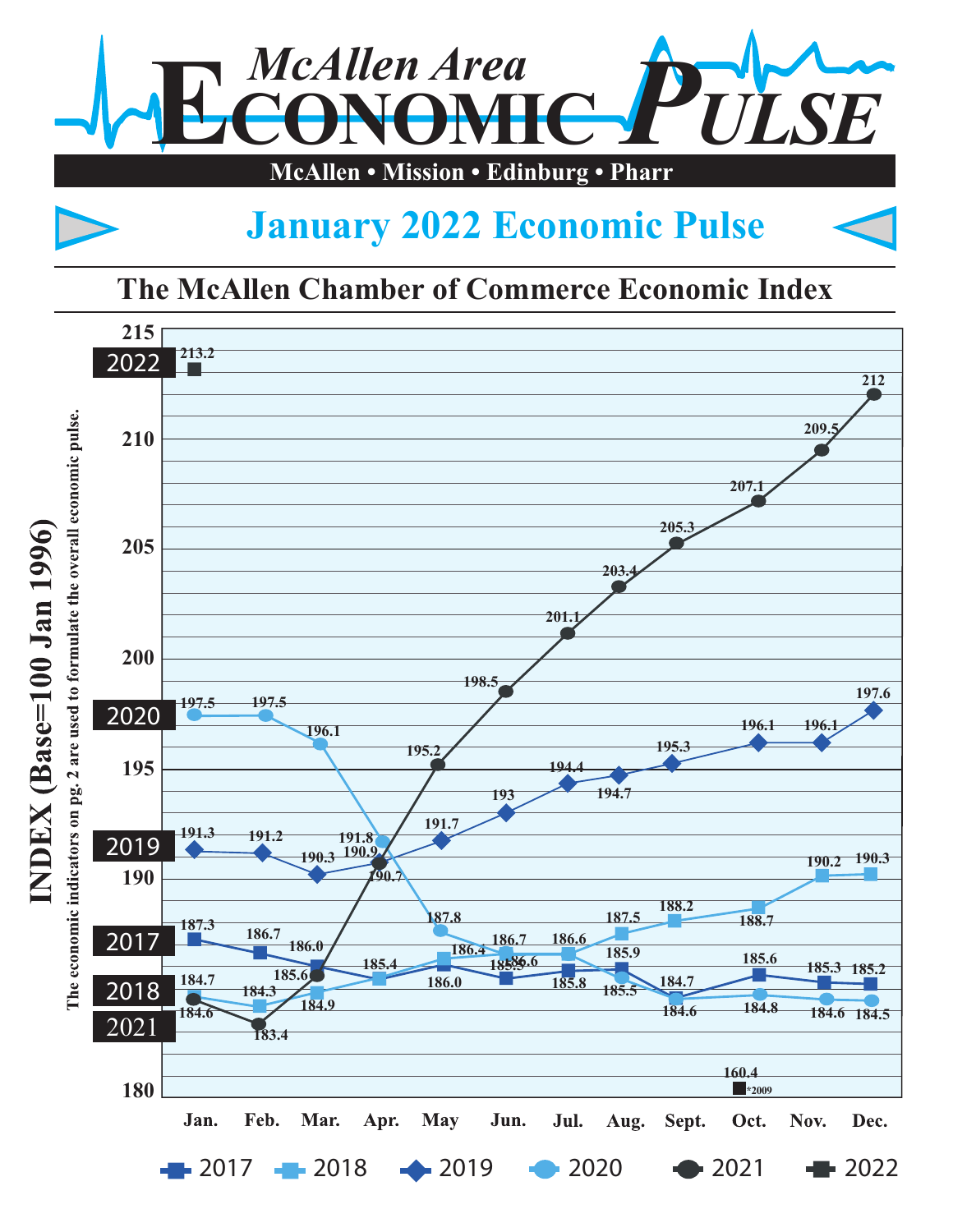| <b>ECONOMIC</b>                                                                        | <b>THIS YEAR</b>    | <b>LAST YEAR</b>    | % CHANGE     |
|----------------------------------------------------------------------------------------|---------------------|---------------------|--------------|
| <b>INDICATORS*</b>                                                                     | <b>January 2022</b> | <b>January 2021</b> | 2021-2022    |
| Retail Sales (January)                                                                 | \$738,346,143       | \$586,263,162       | 25.9%        |
| Retail Sales (YTD)                                                                     | \$738,346,143       | \$586,263,162       | 25.9%        |
| Dollars Spent on Auto Purchases (January)                                              | \$189,307,352       | \$207,585,815       | $-8.8%$      |
| Dollars Spent on Auto Purchases (YTD)                                                  | \$189,307,352       | \$207,585,815       | $-8.8%$      |
| Lodging Tax Receipts (January)                                                         | \$445,881           | \$198,169           | 125.0%       |
| Lodging Tax Receipts (YTD)                                                             | \$445,881           | \$198,169           | 125.0%       |
| Airline Boardings (January)                                                            | 33,326              | 17,958              | 85.6%        |
| Airline Boardings (YTD)                                                                | 33,326              | 17,958              | 85.6%        |
| Value All Construction Permits (January)                                               | \$55,658,423        | \$82,395,519        | $-32.4%$     |
| Value All Construction Permits (YTD)                                                   | \$55,658,423        | \$82,395,519        | $-32.4%$     |
| New Home Permits (January)                                                             | 160                 | 153                 | 4.6%         |
| New Home Permits (YTD)                                                                 | 160                 | 153                 | 4.6%         |
| Home Sales (January)                                                                   | 350                 | 304                 | 15.1%        |
| Home Sales (YTD)                                                                       | 350                 | 304                 | 15.1%        |
| Average Home Sale Price (January)                                                      | \$223,417           | \$199,490           | 12.0%        |
| Average Home Sale Price (YTD Avg)                                                      | \$223,417           | \$199,490           | 12.0%        |
| Dollar Volume of Home Sales (January in 1995\$)                                        | \$78,195,787        | \$62,909,087        | 24.3%        |
| Dollar Volume of Home Sales (YTD)                                                      | \$78,195,787        | \$62,909,087        | 24.3%        |
| Hidalgo Bridge Crossings (January)                                                     | 369,516             | 233,911             | 58.0%        |
| Hidalgo Bridge Crossings (YTD)                                                         | 369,516             | 233,911             | 58.0%        |
| Peso/US Dollar Exchange Rate (January)                                                 | 20.50               | 19.95               | 2.7%         |
| Employment<br>Wage & Salary Employment (January)<br>Wage & Salary Employment (YTD Avg) | 278,900<br>278,900  | 265,700<br>265,700  | 5.0%<br>5.0% |
| Unemployment Rate (McAllen City -January)                                              | 5.8                 | 7.8                 | $-25.6%$     |
| Unemployment Rate (McAllen City - YTD Average)                                         | 5.8                 | 7.8                 | $-25.6%$     |
| <b>INDEX - November</b><br>(Base = 100 January 1996)                                   | 213.2               | 185.1               | 15.2%        |

\* With the exception of the average monthly home sale price, all economic indicators expressed in dollar form above are adjusted for ination by restating prior periods in current dollars

The McAllen metro area economy began the year 2022 on the right foot with the 11th straight monthly increase in the McAllen Economic Index. The index improved to a record 213.2 for the month up from a revised (upward) 212.5 in January, and up a stout 15.2% from the January 2021 MEI of 185.1.

Auto spending was lower for the month compared to year-ago levels thanks to continued high inflation in that sector, and the building permit total was lower as well. Otherwise, all other components of the McAllen Economic Index registered impressive improvement compared to year-ago levels, some even at triple-digit percentage increases.

The all-important general spending and employment numbers continue to post significant increases. General real (inflation-adjusted) spending was up by 26% per January sales tax receipts in the metro area\* compared to the January 2021 total, and employment was up by 5.0% reflecting the addition of an estimated 13,200 jobs over the last 12 months. Both are at record levels and climbing.

Real auto spending was down thanks to inflation rates for new and used motor vehicles that remain in excess of 20%. What began as a 12.5% year-over-year increase in terms of the raw motor vehicle tax collected became an 8.8% year-over-year decline when the inflation adjustment was applied. The "good" news is